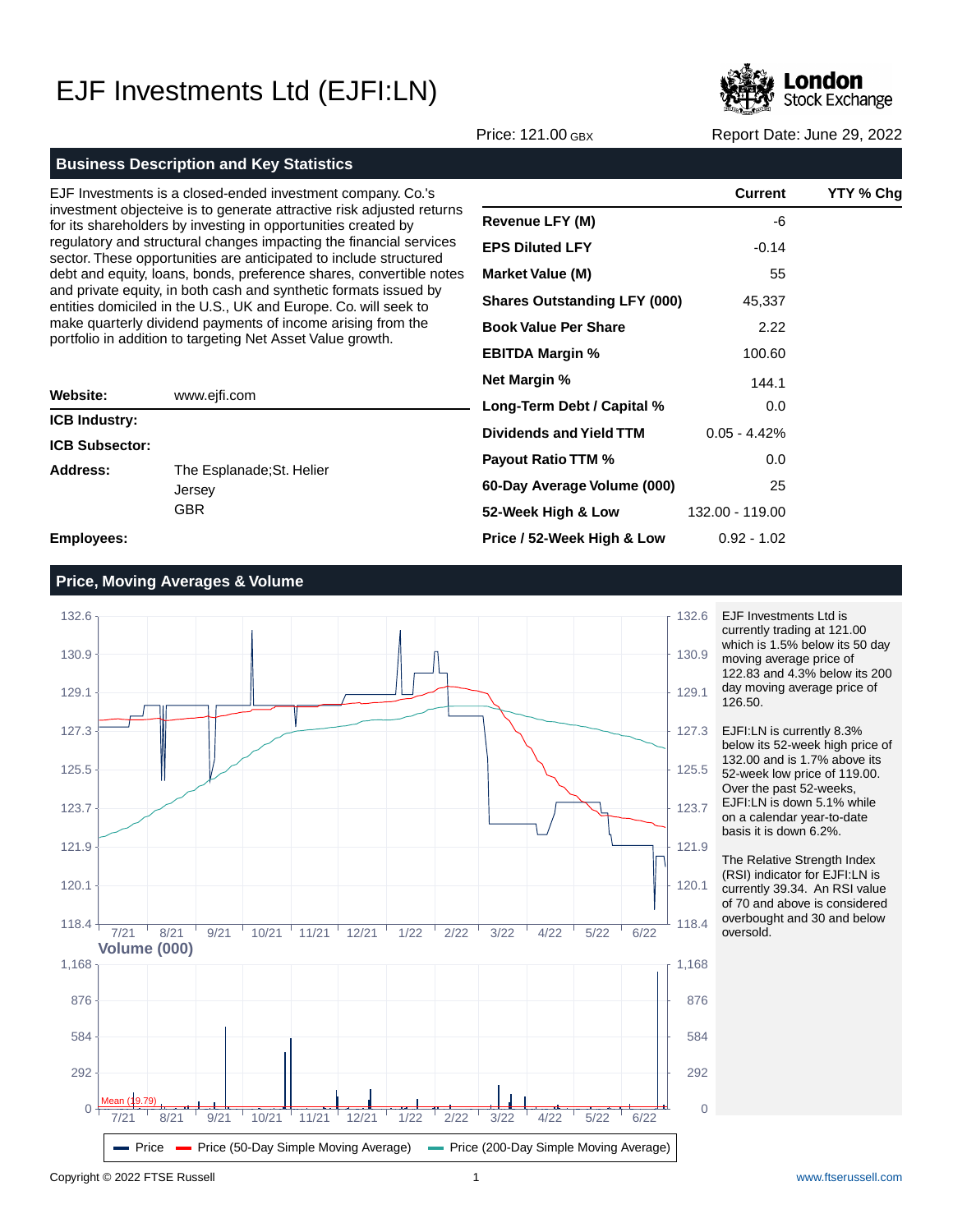

Price: 121.00 GBX Report Date: June 29, 2022

#### **Price Performance, Technical Indicators & Risk Metrics**

| <b>Price Performance</b> | % Change | <b>Difference</b><br>vs FTSE 350 | <b>Technical Indicators</b>          |         |
|--------------------------|----------|----------------------------------|--------------------------------------|---------|
| 1-Day $%$                | $-0.41$  | $-0.04$                          | 50-Day Average Price                 | 122.83  |
| 1-Week %                 | 1.68     | $-1.11$                          | Price / 50-Day Average               | 0.99    |
| 4-Week %                 | $-0.82$  | 3.52                             | 200-Day Average Price                | 126.50  |
| 52-Week %                | $-5.10$  | $-4.34$                          | Price / 200-Day Average              | 0.96    |
| Quarter-to-Date %        | $-1.63$  | 2.24                             | <b>RSI - Relative Strength Index</b> | 39.34   |
| Year-to-Date %           | $-6.20$  | $-2.07$                          | <b>Risk Metrics</b>                  |         |
| Last Month %             | $-1.61$  | $-2.10$                          | <b>Price Volatility</b>              | 0.70    |
| <b>Last Quarter %</b>    | $-4.65$  |                                  | -4.38 Sharpe Ratio                   | $-0.10$ |
| Last Calendar Year %     | 10.26    |                                  | -4.10 Sortino Ratio                  | $-0.12$ |

### **5-Year Price Performance vs. FTSE 350**

### **EJF Investments Ltd Current: 0.82 CAGR: -3.8%**



**FTSE 350 Index Current: 0.99 CAGR: -0.1%**

Over the past five years, EJF Investments Ltd's stock price is down 17.7% which is 17.2% below the FTSE 350 Index performance of -0.5% over the same period. EJF Investments Ltd's cumulative annualized growth rate (CAGR) over the five year period has been -3.8% while that of the FTSE 350 Index has been -0.1%.

Over the past year, EJF Investments Ltd's stock price performance of -5.1% has underperformed that of the FTSE 350 Index by 4.3%. On a year-to-date basis, EJF Investments Ltd's stock price performance of -6.2% has underperformed the FTSE 350 Index by 2.1%.

Over the past week, EJF Investments Ltd's stock price performance of 1.7% has underperformed that of the FTSE 350 Index by 1.1%.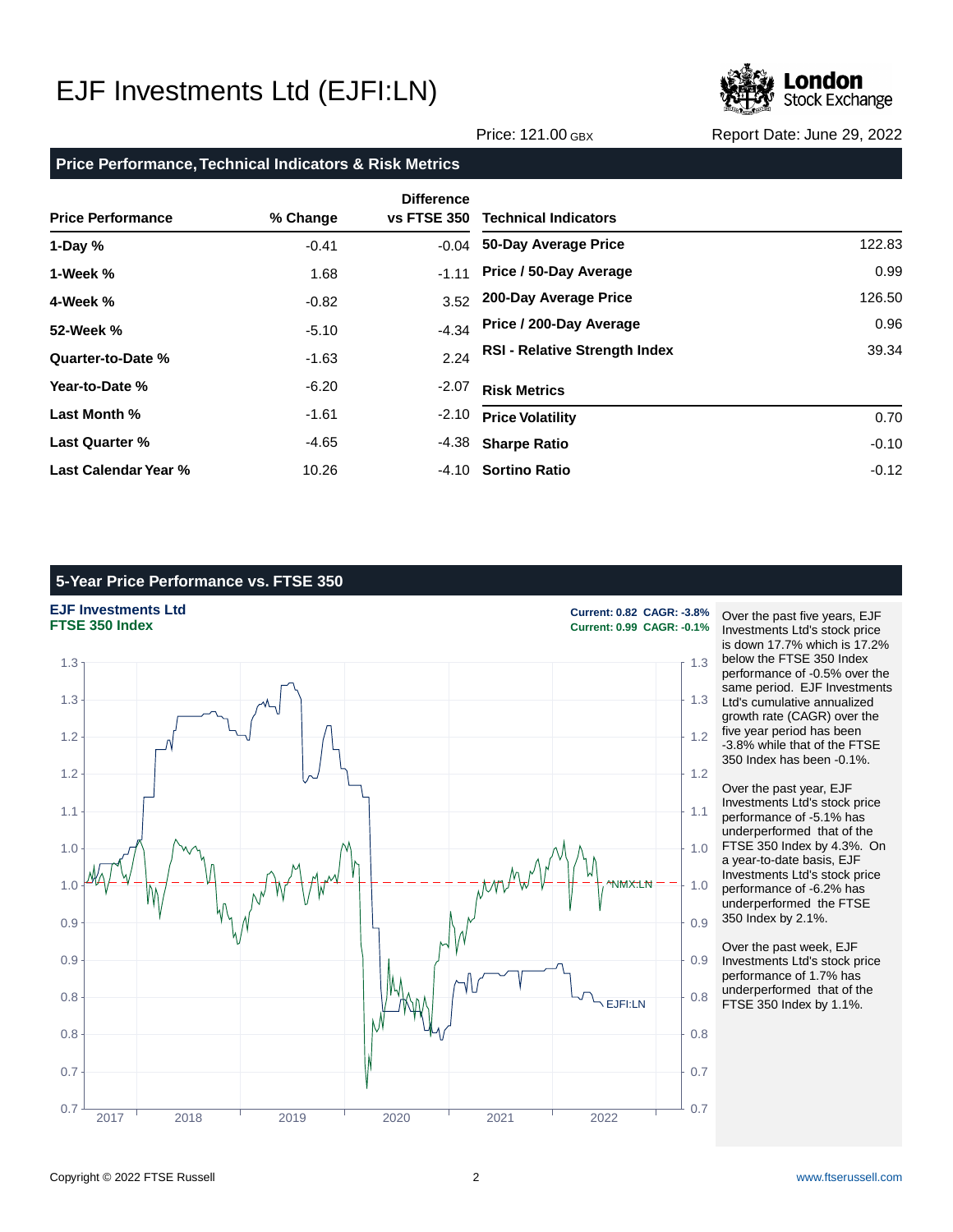

Price: 121.00 GBX Report Date: June 29, 2022

#### **Growth and Profitability Metrics Historical Growth 3-Year 5-Year 10-Year Revenues % Revenues Per Share % EBITDA % EPS Diluted % Free Cash Flow % Cash from Operations % Book Value % 10-Year Profitability 5-Year 10-Year Current Average Average Gross Margin % EBITDA Margin % Pre-Tax Margin % Net Margin % Return on Equity % Return on Capital % Return on Assets %** -100.0  $-100.0$ 37.7 11.9 100.6 140.3 144.1 -6.8 -7.8 -6.7



Copyright © 2022 FTSE Russell 3 [www.ftserussell.com](http://www.ftserussell.com)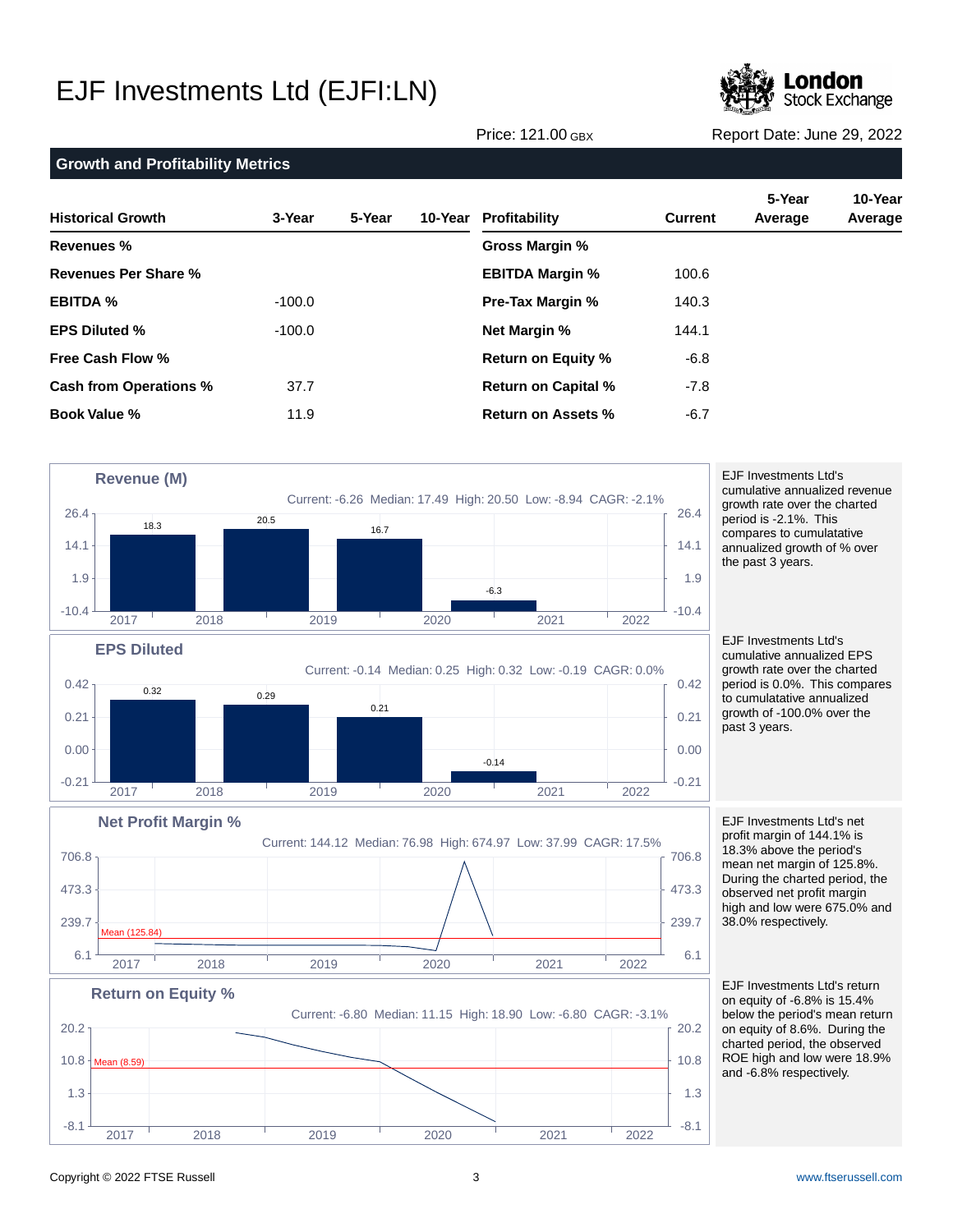

Price: 121.00 GBX Report Date: June 29, 2022

| <b>Valuation Metrics</b>           |                |                         |                          |                                  |                |                         |                   |
|------------------------------------|----------------|-------------------------|--------------------------|----------------------------------|----------------|-------------------------|-------------------|
|                                    | <b>Current</b> | 5-Year<br><b>Median</b> | 10-Year<br><b>Median</b> |                                  | <b>Current</b> | 5-Year<br><b>Median</b> | 10-Year<br>Median |
| <b>Price / EPS TTM</b>             | 99.9           | 10.0                    |                          | <b>Earnings Yield %</b>          | $-11.09$       |                         |                   |
| <b>Price / Sales</b>               | 0.0            | 4.7                     |                          | <b>Free Cash Flow Yield %</b>    |                |                         |                   |
| <b>Price / Operating Cash Flow</b> | 99.9           |                         |                          | Dividend Yield %                 | 4.42           | 6.17                    |                   |
| <b>Price / Book Value</b>          | 0.6            | 0.7                     |                          | <b>Enterprise Value / EBITDA</b> | 50.0           | 7.1                     |                   |

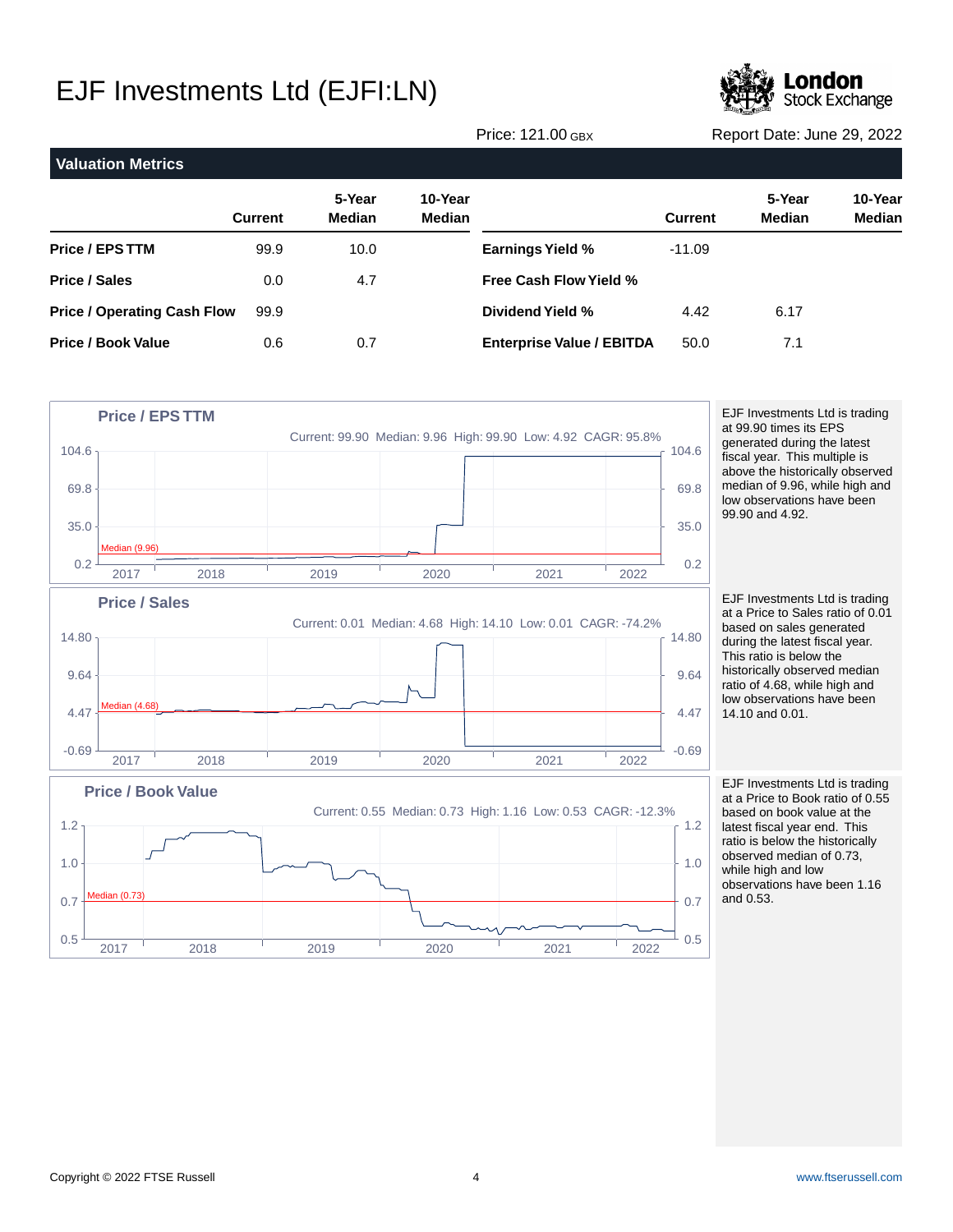

Price: 121.00 GBX Report Date: June 29, 2022

| <b>Dividends Data</b> |                         |                    |                           |                 |             |                        |       |
|-----------------------|-------------------------|--------------------|---------------------------|-----------------|-------------|------------------------|-------|
|                       | Dividends Per Share TTM | 0.05               | <b>Payout Ratio TTM %</b> | $0.00\%$        |             | Dividend Yield TTM %   | 4.42% |
| Rate                  | <b>Ex Date</b>          | <b>Record Date</b> | <b>Payment Date</b>       | <b>Currency</b> | <b>Note</b> |                        |       |
| 0.027                 | 05-08-2021              | 06-08-2021         | 31-08-2021                | <b>GBP</b>      |             | <b>QUARTERLY GROSS</b> |       |
| 0.027                 | 06-05-2021              | 07-05-2021         | 28-05-2021                | <b>GBP</b>      |             | <b>QUARTERLY GROSS</b> |       |
| 0.027                 | 04-02-2021              | 05-02-2021         | 26-02-2021                | <b>GBP</b>      |             | <b>FINAL GROSS</b>     |       |
| 0.027                 | 05-11-2020              | 06-11-2020         | 30-11-2020                | <b>GBP</b>      |             | <b>QUARTERLY GROSS</b> |       |
| 0.027                 | 06-08-2020              | 07-08-2020         | 28-08-2020                | <b>GBP</b>      |             | <b>QUARTERLY GROSS</b> |       |
| 0.027                 | 07-05-2020              | 11-05-2020         | 29-05-2020                | <b>GBP</b>      |             | <b>QUARTERLY GROSS</b> |       |
| 0.027                 | 06-02-2020              | 07-02-2020         | 28-02-2020                | <b>GBP</b>      |             | <b>QUARTERLY GROSS</b> |       |
| 0.027                 | 31-10-2019              | 01-11-2019         | 29-11-2019                | <b>GBP</b>      |             | <b>QUARTERLY GROSS</b> |       |
| 0.027                 | 08-08-2019              | 09-08-2019         | 06-09-2019                | <b>GBP</b>      |             | <b>QUARTERLY GROSS</b> |       |
| 0.027                 | 09-05-2019              | 10-05-2019         | 07-06-2019                | <b>GBP</b>      |             | <b>QUARTERLY GROSS</b> |       |
| 0.027                 | 07-02-2019              | 08-02-2019         | 04-03-2019                | <b>GBP</b>      |             | <b>FINAL GROSS</b>     |       |
| 0.025                 | 01-11-2018              | 02-11-2018         | 30-11-2018                | <b>GBP</b>      |             | <b>QUARTERLY GROSS</b> |       |

### **Dividend Growth and Yield**



EJF Investments Ltd's trailing 12-month dividend per share is 0.05 and its dividend has grown at a cumulative annualized rate of -7.6% over the charted period. This compares to dividend growth of -50.00% over the past year and cumulative annualized growth of -19.30% over the past 3 years.

Current: 4.42 Median: 6.17 High: 9.39 Low: 4.04 CAGR: -1.0% **Dividend Yield TTM %**  $3.77 \frac{1}{2.000}$  3.77 4.75 and the contract of the contract of the contract of the contract of the contract of the contract of the contract of the contract of the contract of the contract of the contract of the contract of the contract of the c  $5.73$   $\uparrow$   $\uparrow$  5.73 6.72  $\uparrow$  6.72 7.70 7.70  $8.68$  8.68 8.68 9.66 9.66 2017 2018 2019 2020 2021 2022

EJF Investments Ltd's current dividend yield is 4.42% based on trailing 12 month dividends. The current yield is below the historically observed median of 6.17% and, over the charted time period, the observed high yield has been 9.39% and the observed low yield has been 4.04%.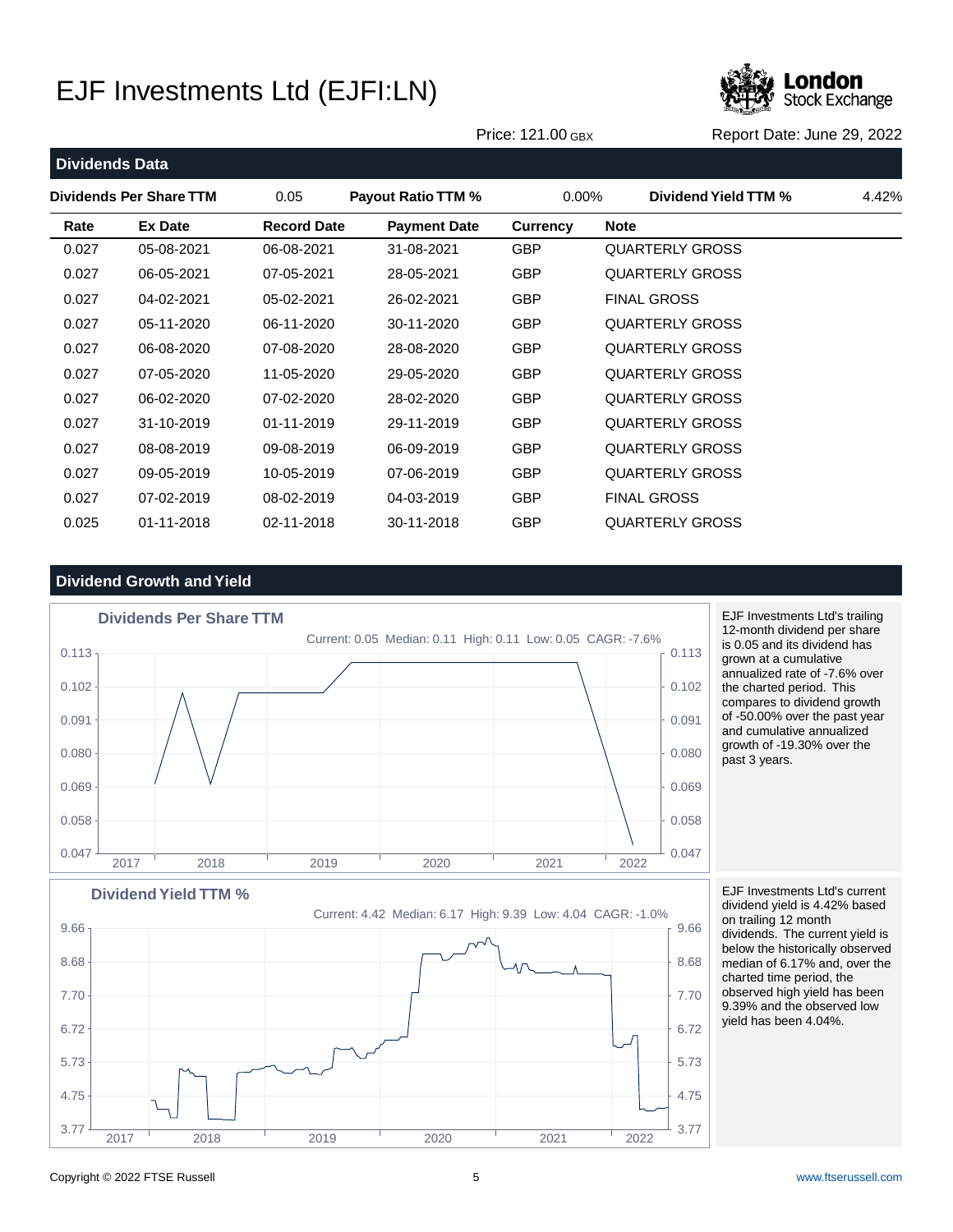

Price: 121.00 GBX Report Date: June 29, 2022

### **ICB Subsector Peer Comparisons**

**Price Change Year to Date % Price Change Last Calendar Year %**

**Price / EPS TTM Price / Book Value**

**EPS 5-Year Growth Rate % Revenue 5-Year Growth Rate %**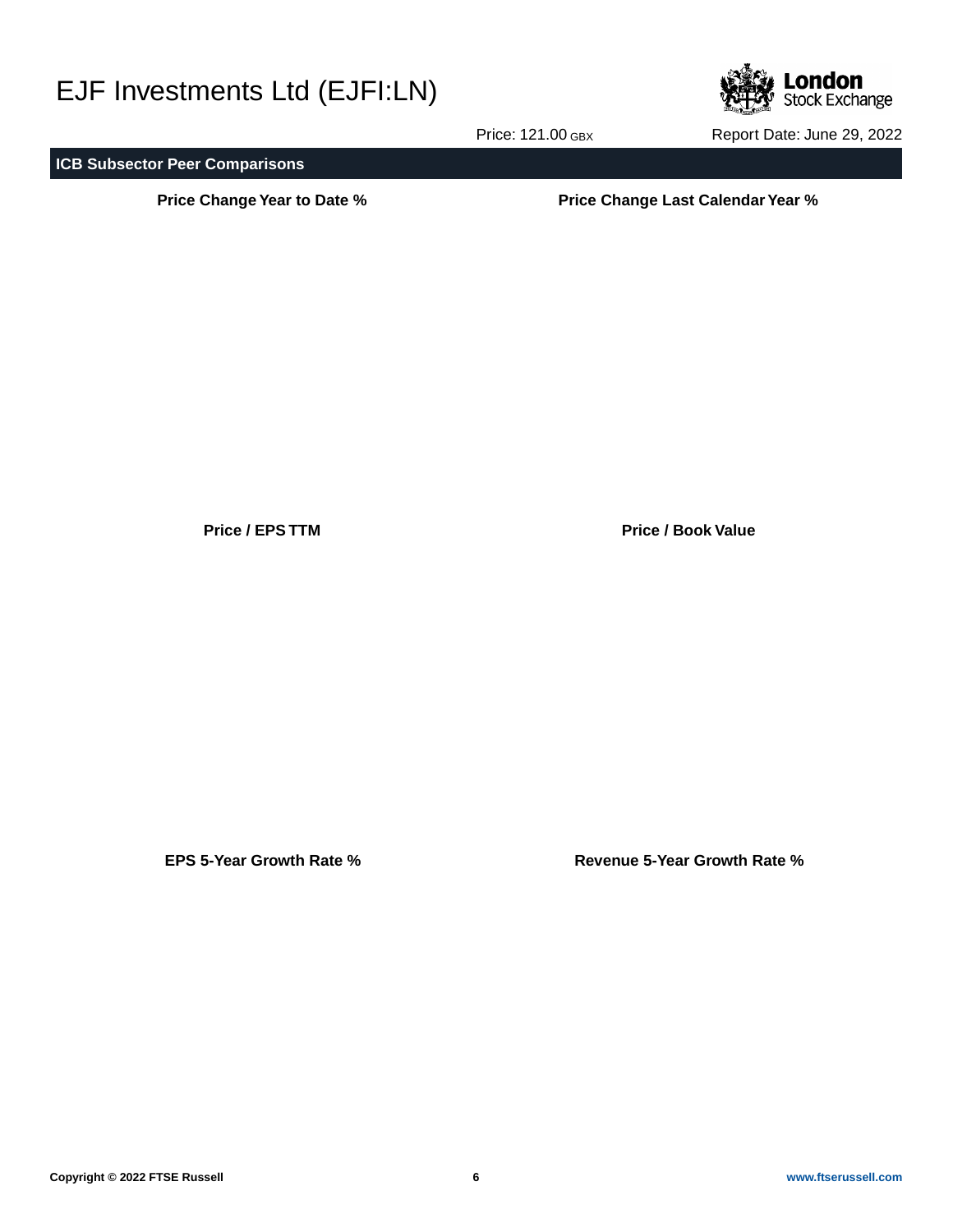

Price: 121.00 GBX Report Date: June 29, 2022

#### **Abbreviations:**

| <b>CAGR</b>   | - Cumulative annual growth rate.                                |
|---------------|-----------------------------------------------------------------|
| <b>EBIT</b>   | - Earnings before interest and taxes.                           |
| <b>EBITDA</b> | - Earnings before interest, taxes, depreciation & amortization. |
| <b>LFY</b>    | - Last fiscal year                                              |
| м             | - Million                                                       |
| <b>LON</b>    | - London Stock Exchange                                         |

#### **Definitions:**

**Market Value** - Weekly Price times latest Shares Outstanding times any applicable ADR factor.

**Revenue** - Sum of the last four quarters of Revenues.

**Revenue Per Share** - Sum of the last four quarters of Total Revenue divided by Weighted Average Shares Outstanding.

**Operating EPS LFY** - EPS excluding non-recurring, non-operating items, fiscal year aligned TTM value.

60-Day Average Volume (000) - The average of the last 60 daily volume values in thousands of shares.

**Price 52-Week High** - The high closing price from the last 52 weeks of daily closing prices.

**Price 52-Week Low** - The low closing price from the last 52 weeks of daily closing prices.

**Price / 52-Week High** - Latest price divided by the high price from the past 52 weeks of daily closing prices.

**Price / 52-Week Low** - Latest price divided by the low price from the past 52 weeks of daily closing prices.

**50-Day Average Price** - Mean of last 50 daily closing prices.

**200-Day Average Price** - Mean of last 200 daily closing prices.

Price / 50-Day Average Price - Latest closing price divided by mean of last 50 daily closing prices, as a percentage.

**Price / 200-Day Average Price** - Latest closing price divided by mean of last 200 daily closing prices, as a percentage.

Relative Strength Index - Relative Strength Index or RSI measures the magnitude of gains over a given time period against the magnitude of losses over that period. The equation is RSI = 100 - 100 / (1 + RS) where RS = (total gains / n) / (total losses / n) and n = number of RSI periods. In this item, 14 days is used and one year of daily prices are considered. A value of 30 or below may imply oversold and 70 or above may imply overbought.

**Price Volatility** - The standard deviation of the last 20 days of daily closing prices.

Sharpe Ratio - The 5 year average of the excess monthly return over the risk - free rate(1 - month T - bill) over the 5 year standard deviation of the same series.

**Sortino Ratio** - The same calculation as the Sharpe Ratio but with positive excess returns set to zero for the standard deviation denominator, so only negative volatility weighs in.

**Dividends Per Share TTM** - Sum of the last four quarters of Dividends Per Share.

Payout Ratio - Dividends Per Share TTM divided by Operating EPS TTM.

**Dividend Yield TTM %** - Sum of the last four quarter of Dividends Per Share divided by Weekly Price.

**EBITDA** - Sum of the last four quarters of EBITDA (Operating Income + Depreciation & Amortization).

**Free Cash Flow** - Sum of the last four quarters Net Cash from Operations minus Capital Expenditures (Purchase of Property, Plant & Equipment), from the Cash Flow Statement.

**Book Value Per Share** - Total Common Equity last quarter divided by Shares Outstanding last quarter.

**Gross Margin %** - Sum of the last four quarters Gross Profit divided by the sum of the last four quarters Revenues.

**EBITDA Margin %** - Sum of the last four quarters EBITDA divided by the sum of the last four quarters Revenues.

**Pre-Tax Margin %** - Sum of the last four quarters of Earnings Before Taxes divided by sum of the last four quarters Revenues.

**Net Profit Margin %** - Sum of the last four quarters of Operating EPS divided by sum of the last four quarters Revenues Per Share.

**Return on Equity %** - Sum of the last four quarters of Operating EPS divided by the average of the last four quarters Book Value.

**Return on Capital %** - Sum of the last four quarters of Operating EPS divided by the average of the last four quarters Total Capital Per Share.

**Return on Assets %** - Sum of the last four quarters of Operating EPS divided by the average of the last four quarters Total Assets Per Share.

**Price / EPS TTM** - Weekly Price divided by the sum of the last four quarters of Operating EPS (capped at 99.9).

**Price / Sales** - Weekly Price divided by Revenues Per Share TTM.

**Price / Book Value** - Weekly Price divided by Book Value Per Share last quarter. Book Value Per Share is Total Common Equity last quarter divided by Shares Outstanding last quarter (capped at 49.9).

**Free Cash Flow Yield %** - Free Cash Flow Per Share TTM divided by Weekly Price.

Enterprise Value - Market Value plus Total Debt last year plus Preferred Equity last year minus Cash & Cash Equivalents last year.

**Enterprise Value / Sales** - Enterprise Value divided by the sum of the last four quarters of Revenue.

**Enterprise Value / EBITDA** - Enterprise Value divided by EBITDA TTM.

**Enterprise Value / EBIT** - Enterprise Value divided by trailing four quarters of Operating Income.

Enterprise Value / Free Cash Flow- Enterprise Value divided by the sum of the last four quarters of Free Cash Flow.

**Russell 1000 Index** - The largest 1,000 stocks by market cap, the index comprehensively covers the US large cap universe.

EPS 5-Year Growth Rate % is capped at 999.9%.

Revenue 5-Year Growth Rate % is capped at 999.9%.